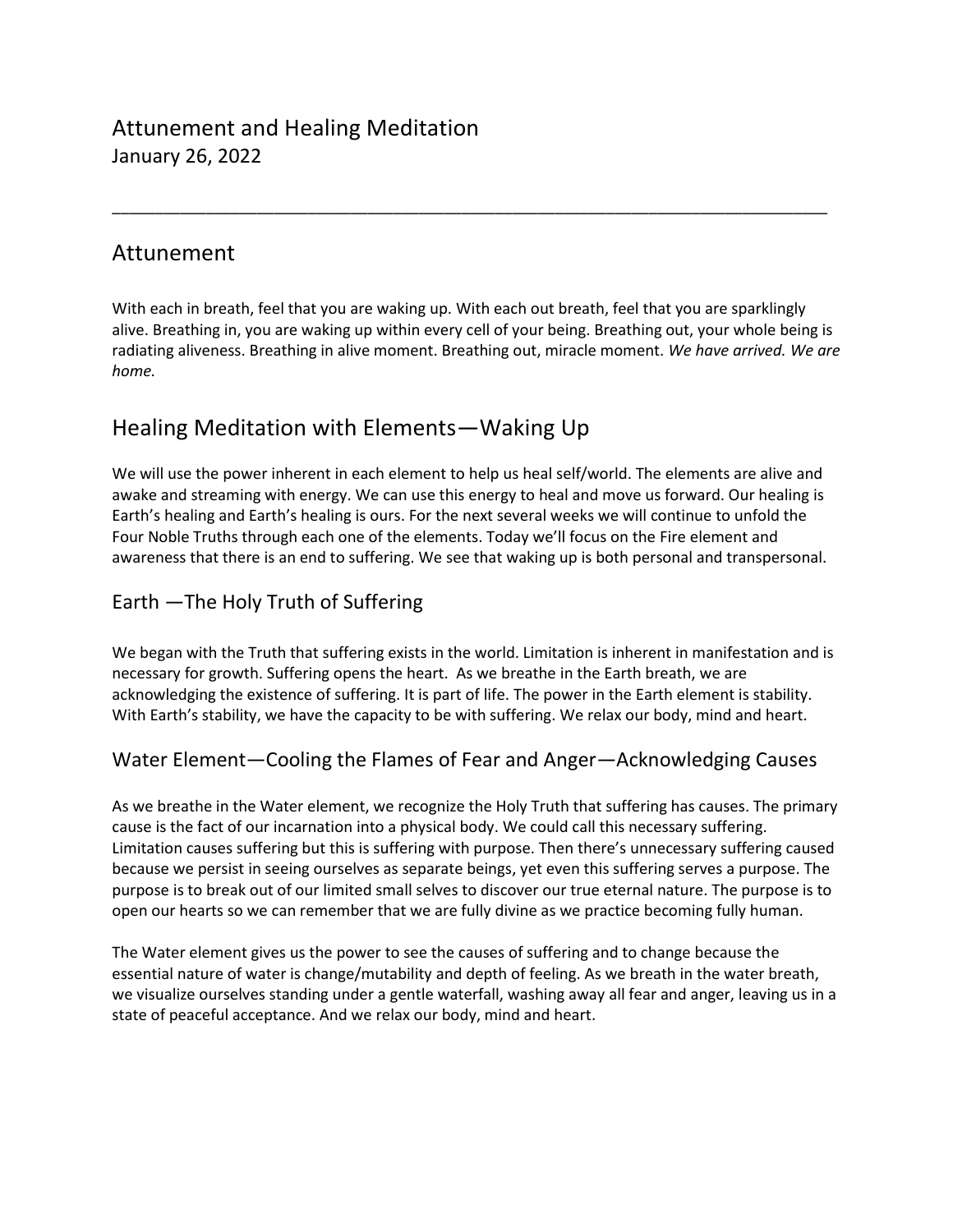## Fire Element—Energy for Change—A Way Out of Suffering

The power inherent in the Fire element is transformation. The Third Noble Truth tells us that suffering can be transformed. So much of our suffering is unnecessary. We identify with it, allowing our truth to be covered over. Even the necessary suffering can be transformed if we recognize that the experience of a broken heart is part of the process of waking up. We can't know joy without experiencing suffering.

*To see it, to acknowledge it, to feel it, is necessary for the heart to be alive. Then the challenge is to make the heart wide and deep, to take in all that suffering, to participate in the broken heart of God.* –Suhrawardi Gebel

As we breathe in the Fire breath, we draw Cosmic energy in through the solar plexus. Cosmic energy is made of light, warmth, and fire. When this energy of love touches the places of wounding, something changes. The pain is digested and transformed into pure energy which rises into the heart, awakening the subtle centers there. What the Buddhists call the Mind of Love is born in our hearts. As we transform, the Earth transforms with us because we are not separate from Earth. Our transformation helps Earth to transform. Imagine this at the scale of millions and millions of humans healing themselves and see how this would affect the health of Earth. The promise of the Fire element is that this kind of change and transformation is possible for every one of us.

We breathe the cosmic energy into the solar plexus and feel the fire consuming another piece of suffering. Right away, we can feel the heat and light rising up into the four-chambered heart and radiating and healing the heart. After a few minutes, we want to share our awakened heart, so we radiate it outward to Earth, touching the suffering, and already helping transform Earth's suffering. We can feel the tiny stream of smoke, like a fragrant incense rising up from the heart and out of the crown. This represents the fragrance of transformation. This fragrance joins the Ether—the atmosphere that we all breathe. It's very subtle and potent. And we can see that there's a residue of ash left behind in the solar plexus. Ash is about essence. The suffering has been reduced to its essence and now it is compost available to help the seeds of happiness grow stronger so we are more able to face the next piece of suffering, and the next.

*Master Linji taught that we have to have confidence in our own seeds of awakening, liberation, and happiness and not go looking for them outside of us. In your body, your mind, your spirit, you have all the elements you need to heal. You already have the elements of awakening, enlightenment, and happiness in you; you just need to come back to yourself and get in touch with them.* –Thich Nhat Hanh

As we breathe in the Fire breath, we feel the energy of transformation flowing through our veins and arteries, giving us the resilience and energy to do what we can to heal self and planet. And we relax our body, mind, and heart.

#### Air Element—Energy of Intelligence

As we breathe in the Air element, we take in the energy of Intelligence that will guide us toward right actions, helping us discern what is ours to do. And we relax our body, mind and heart.